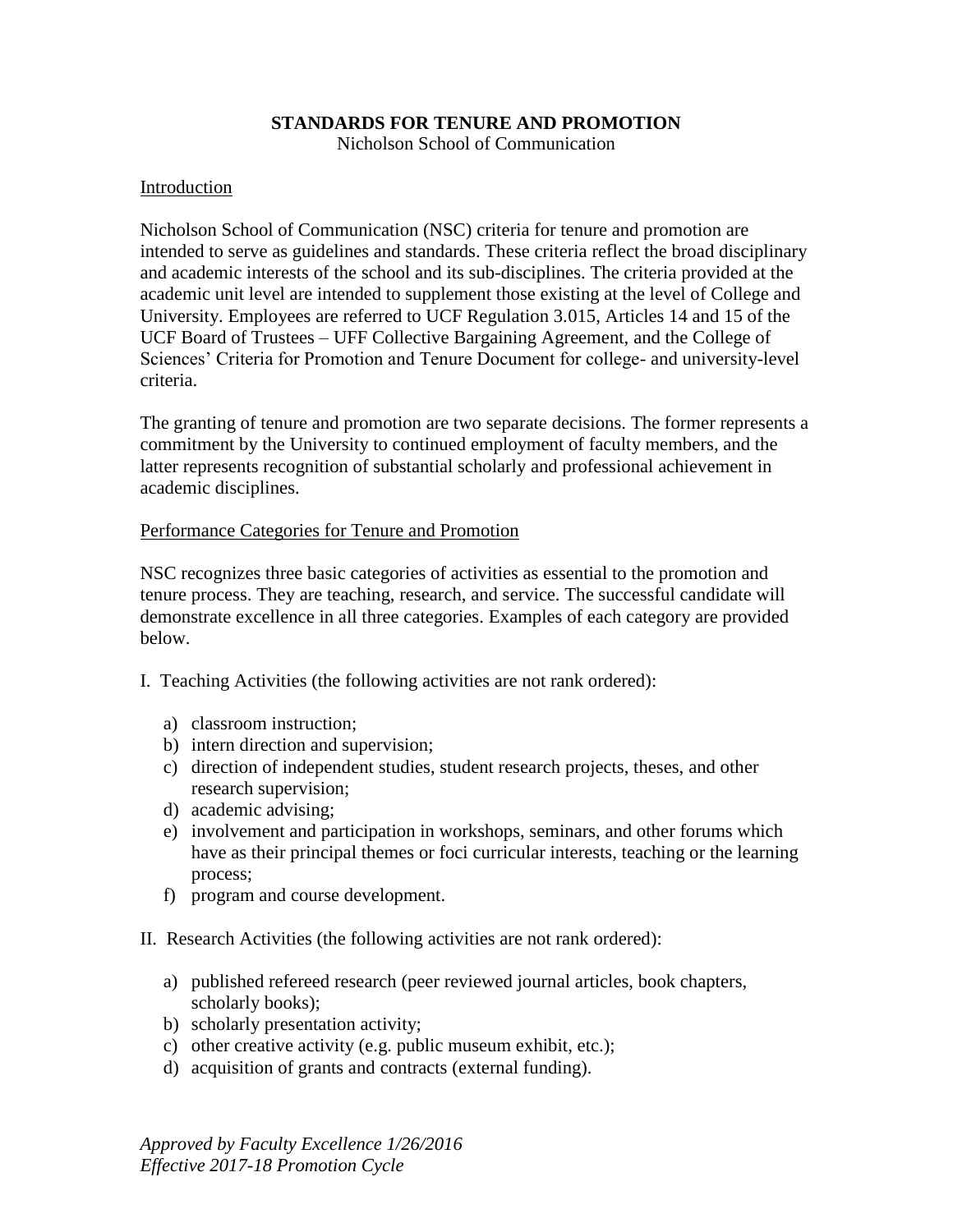#### III. Service Activities (the following activities are not rank ordered):

- a) university service: activity devoted to the administrative function, improvement, and/or enhancement of the school, college, and university;
- b) professional service: participation in professional organizations related to faculty members' disciplines or general faculty roles; public or community service: activity that utilizes professional background and expertise in the community outside of the University.

Other activities may be included if their appropriateness is convincingly demonstrated by the individual faculty member. Except for invitations of distinction, unassigned activities compensated by sources other than the university generally will not be credited for tenure or promotion.

### Criteria for Tenure and Promotion to Associate Professor

Because the broad range of academic disciplines in NSC precludes extensive specification of criteria for promotion, the following provides general criteria.

Promotion to Associate Professor requires demonstrated excellence in teaching, research, and service. Evidence of the quality of performance in the teaching category must include student evaluations for all courses taught while at the university. Other evidence may include course syllabi, course examinations, grade profiles of courses taught, special reviews, peer visits, or other information that reflects the quality of instruction provided by the faculty member. The evidence provided will be interpreted in terms of the type of courses taught, the level of students, instructor familiarity with the subject matter (new preparation), and other relevant information.

In order to advance to associate professor rank, a faculty member must provide evidence of a successful research program through publications in refereed outlets. Faculty seeking tenure are expected to have published or have in press a minimum of eight refereed articles, or the equivalent, at the time the file is submitted. A peer-reviewed book with a university or other respected academic publisher typically counts as four publications. Publications should normally have occurred since the tenure-earning appointment at UCF, with sustained research productivity evident.

Quantity of publications is not the sole determinant of the level of a candidate's research productivity. The general expectation for number of publications is accompanied by the stipulation that these will be of high quality at a level appropriate for a research university. Publications of lower quality will not be evaluated as favorably as those publications of documented quality. Quality of research can be demonstrated by, for example, the rigor and impact of the journals or presses where publications appear, citations, prestigious invitations to present results, etc. Candidates with a high proportion of multi-authored publications candidates should provide evidence of leadership on some of those publications.

Candidates who are being evaluated on their creative activity should demonstrate productivity, external recognition of their creative works, and a clear trajectory leading to regional or national impact or recognition. Examples of such recognition might include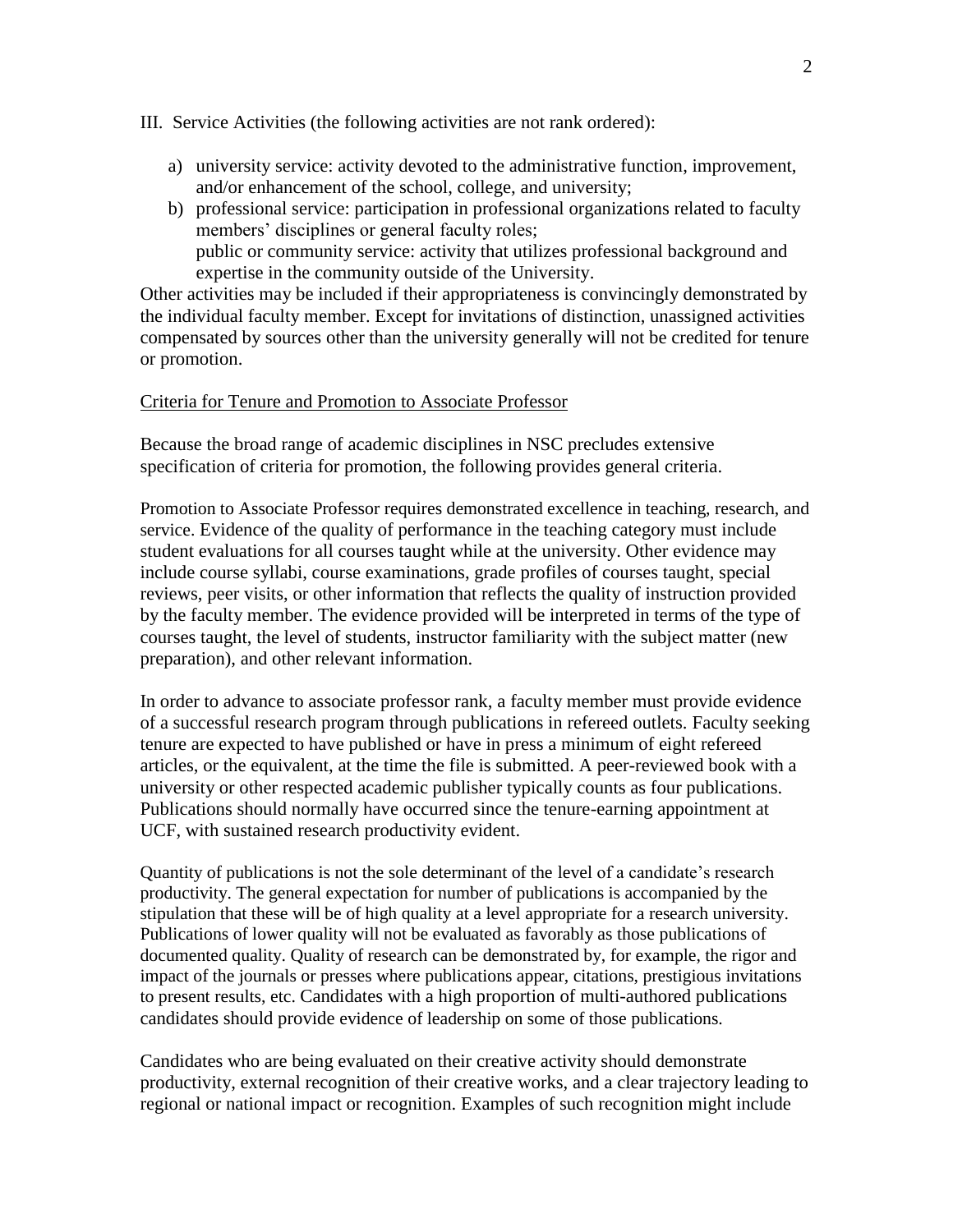but is not limited to: public exhibition of work in invitational or juried venues, selection for screening at academic conferences, disseminated and evaluated screenplays. Candidates who wish to include creative activity as a component of the promotion and tenure dossier must have negotiated the evaluation of creative work as a component of performance evaluation at the time of hire. Variations in types of activities among faculty members' research efforts will be reviewed on an individual basis.

A candidate's record should also demonstrate an appropriate level of service. For promotion to Associate Professor, service to NSC is emphasized over college and university service. Professional service (e.g., reviewing for academic journals, work for national or international associations) and community service related to faculty area of expertise may also be documented.

#### Criteria for Promotion to Professor

Promotion to Professor requires a record of sustained excellence in scholarship that has led to national or international reputation, coupled with sustained excellence and leadership in teaching and service.

Candidates for promotion must provide evidence of excellence in their teaching. Evidence of the quality of classroom teaching must include student evaluations for all courses taught since promotion to Associate Professor. Other evidence may include course syllabi, course examinations, grade profiles of courses taught, special reviews, peer visits, or other information, which reflects the quality of instruction provided by the faculty member. Additionally, candidates for promotion to Professor are expected to demonstrate excellence in mentoring undergraduate and graduate students, and leadership in teaching and curriculum creation and innovation.

In research, faculty must demonstrate sustained productivity of high quality that has led to a substantial scholarly reputation. Evidence of impact is essential. Possible evidence includes publications in high-quality journals and presses, grant and contract success, prestigious invited presentations or contributions, evidence of influence on other researchers, awards and other recognitions, editorship of significant journals, panel and board memberships, and similar accomplishments. Both quality and quantity of publications and their equivalents listed above are important, but precise numbers are impossible to establish in advance. Normally, a minimum volume of published work comparable to 14 articles in refereed research outlets after promotion to Associate Professor is expected before promotion to Professor. Generally, such accomplishment will be considered necessary for promotion, although not necessarily sufficient. More may be required depending on the quality of work, joint and senior authorship, and other factors. The chief question is whether the body of scholarship has had significant impact that has led to a substantial professional reputation.

Likewise those on a creative track should have demonstrated sustained productivity in creative endeavor. Possible evidence includes competitive selection for broadcast in national or international markets, external funding for creative work, festival prizes and